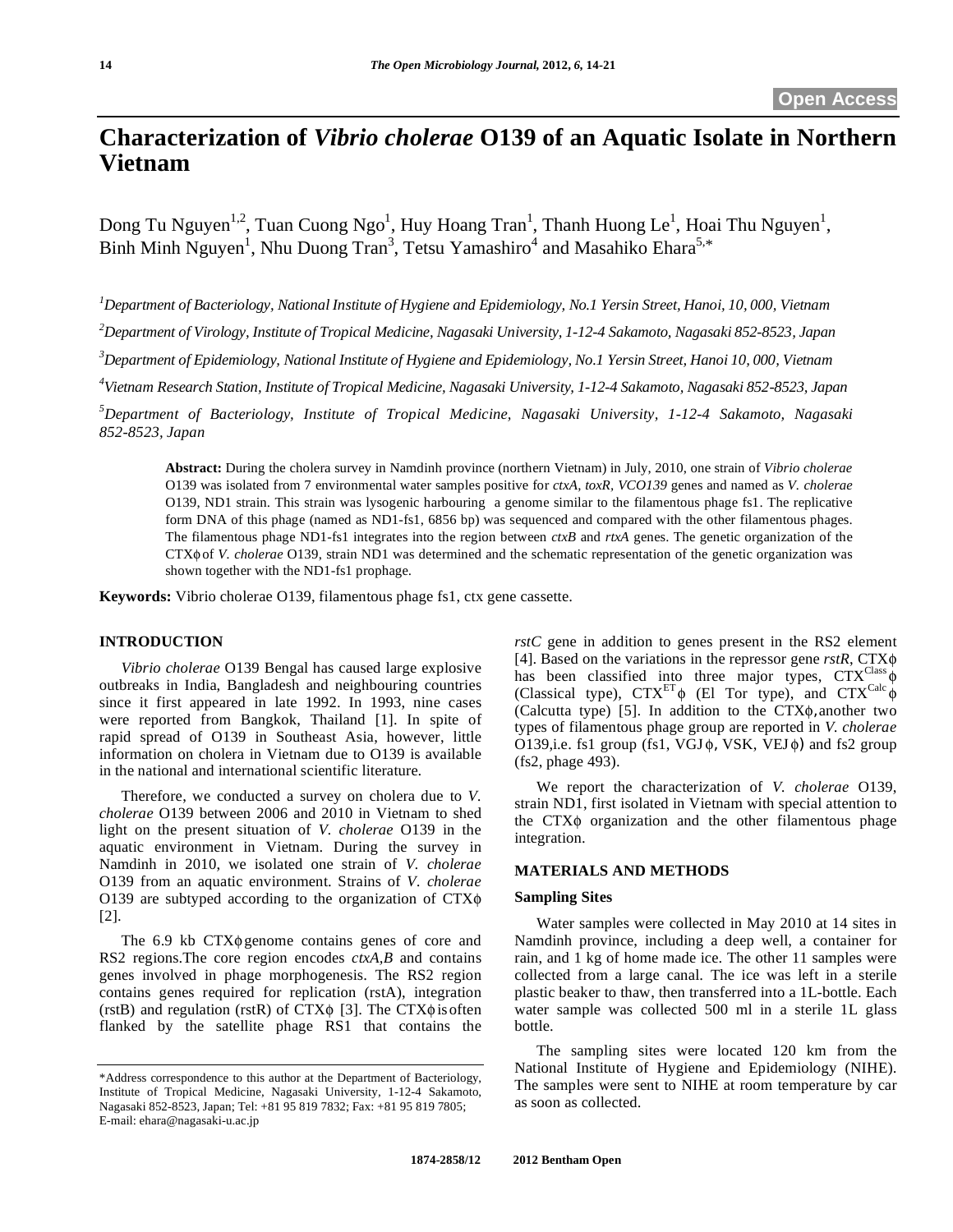## **Bacteriology**

 Each 450-ml water sample was mixed in a 1L flask with 50 ml of 10 X alkaline peptone water (Bactopeptone 10%, NaCl 10%; pH 8.5) used as an enrichment medium and incubated at 37°C for 18h. Thiosulfate-citrate bile saltssucrose agar (TCBS; Eiken, Tokyo, Japan) was used as the selective medium for the isolation of *V. cholerae*. Presumptive identification was performed on the basis of standard biochemical reactions, including oxidase activity, Gram stain, growth in nutrient broth containing 0% NaCl, and acid production from glucose, inositol, mannitol, and sucrose. All suspected *V. cholerae* isolates were tested by agglutination tests with polyvalent O1 and O139 antisera. Ten ml of culture in alkaline peptone water was used for the extraction of genomic DNA.

## **DNA Extraction from Water Samples**

Ten ml of alkaline peptone water (primary culture) was harvested by centrifugation at 5000*g* for 10 min at 4°C. The pellet was resuspended in 600 μl of TESS buffer (30 mM Tris-HCl, pH 7.5, 5 mM EDTA, 25% sucrose), then supplemented with 200 μl of lysozyme (5 mg/ml in 10 mM Tris HCl [pH 8.0]., 1 mM EDTA, 10 mM NaCl) and kept at 37 °C for 30 min.One hundred μl of proteinase K (10 mg/ml in autoclaved water)) was added to the suspension and further incubated for 30 min at 37°C, then 100 μl of 10% sodium dodecyl sulfate was added and mixed well. DNA was extracted by the phenol chloroform method and ethanol precipitation was performed as described by Maniatis *et al.,* [6]. DNA was recovered using a toothpick, then washed with 70% ethanol once and with 100% ethanol once, dried by Micro Vac (TOMY,, Tokyo, Japan), then suspended with 200 μl of sterilized water and stored at -20°C until use.

## **DNA Extraction from a Pure Culture**

 In the case of pure culture, *Vibrio cholerae* O139 was grown overnight in 10 ml of LB (Luria-Bertani) broth [6]. Total cellular DNA was extracted and purified as described above.

## **Multiplex PCR**

 The primers used in this study are listed in Table **1**. Amplification with the four primer pairs was performed simultaneously in 0.2 ml microcentrifuge tubes. Samples (1 μl) were added to the PCR mixture in a 30μl volume of a final mixture of GoTaq Green Master Mix (Promega, Madison, WI, USA) containing 0.25 μM of each pair of primers for *toxR, ctxA, O1,* and *O139*. The amplification conditions were as follows: 5 min at 94°C for initial denaturation of DNA and 35 cycles, each consisting of 1 min at 94°C, 1 min at 55°C, 1 min at 72°C, with a final one cycle of extension for 7 min at 72°C in an iCycler (Bio-Rad, CA, USA).

## **Purification of Replicative form DNA (RF DNA)**

The RF DNA was extracted from a 10 ml culture in LB broth by using the QIAprep Spin Miniprep Kit (Qiagen).

# **Probes and Hybridization**

Aliquots of DNA (4 μg) were digested with restriction enzymes AvaI,BglI, PstI, BglII and HindIII (NIPPON GENE, Tokyo, Japan), separated by electrophoresis in 1 % agarose gels and blotted on to nylon membrane (Hybond-N+; Amersham Pharmacia Biotec) by Southern blotting [14]. The gene probe used to detect *ctxA* was a 0.56 kb fragment amplified by PCR from *V. cholerae* A104, an El Tor strain isolated in Kenya in 1983; the CTX $\phi$  core probe was 1.5 kb fragment amplified from the same strain; RS probe was a 0.9 kb amplified from the same strain;  $rstR<sup>ET</sup>$  probe was a 320 bp PCR amplified product from the same strain, *zot* probe was a 0.84 kb fragment amplified from the same strain by PCR The probes used for hybridization were labeled with the DIG DNA Labeling and Detection Kit (Roche Molecular Biochemicals, Indianapolis, Ind). For Southern hybridization, the membranes were prehybridized at 42°C for 30 min in a solution containing 2x SSC (1x SSCis 0.15 M NaCl plus 0.015 sodium citrate). The membranes were then hybridized with the freshly denatured digoxigenin-labeled gene probes at 42°C for 15 h. The hybridized membranes were washed twice in 2x SSC-9.1% SDS for 5 min at room temperature and twice in 0.1x SSC-0.1% SDS for 15 min at 68°C. Non radioactive detection was based on digoxigenin-antidigoxigenin enzyme–linked immunosorbent assay, according to the instructions for the DIG DNA Labeling and Detection Kit instructions. For typing of the filamentous phage, heatdenatured RF DNA of filamentous phage fs1 was used for Southern blotting after labeling with digoxigenin.

## **Nucleotide and Protein Sequence Analysis**

Each PCR amplicon was gel purified by using  $QIAEX^{\circledast}$ (Qiagen). Nucleotide sequencing of all PCR products was carried out with the Taq Dye-terminator Sequencing Kit (Perkin-Elmer) and an ABI PRISM® 3100 Avant Genetic Analyzer (Applied Biosystems). The BLAST program was used to search for homologous DNA and protein sequences in databases.

## **Electron Microscopy (EM)**

The Filamentous phage from a *V. cholerae* O139 was purified as reported before [15]. For negative staining, one drop of the phage solution was placed on a sheet of PARAFILM"M" (American Can Co., Greenwich, Conn., U.S.A.) and a Formvar-coated copper grid was floated on the drop for 2 min. The excess solution was removed with filter paper. The specimen was washed 3 times with distilled water, then stained with 1% uranyl acetate for 30 sec. The excess stain was removed by blotting with a filter paper. The specimen was examined with a JEOL JEM 1230 transmission electron microscope operated at 100 kV.

#### **Nucleotide Sequence Accession Numbers**

The nucleotide sequences of ND1-fs1, attR, attL regions and *ctxB* gene of *V. cholerae* O139, strain ND1 were deposited in the GenBank/EMBL/DDBJ database under accession numbers AB572858, AB646687, AB646688, and AB615200.

## **RESULTS AND DISCUSSION**

## **Multiplex PCR**

Seven of the 14 samples were positive for *toxR*, *ctxA*, *VCO139* (Fig. **1**).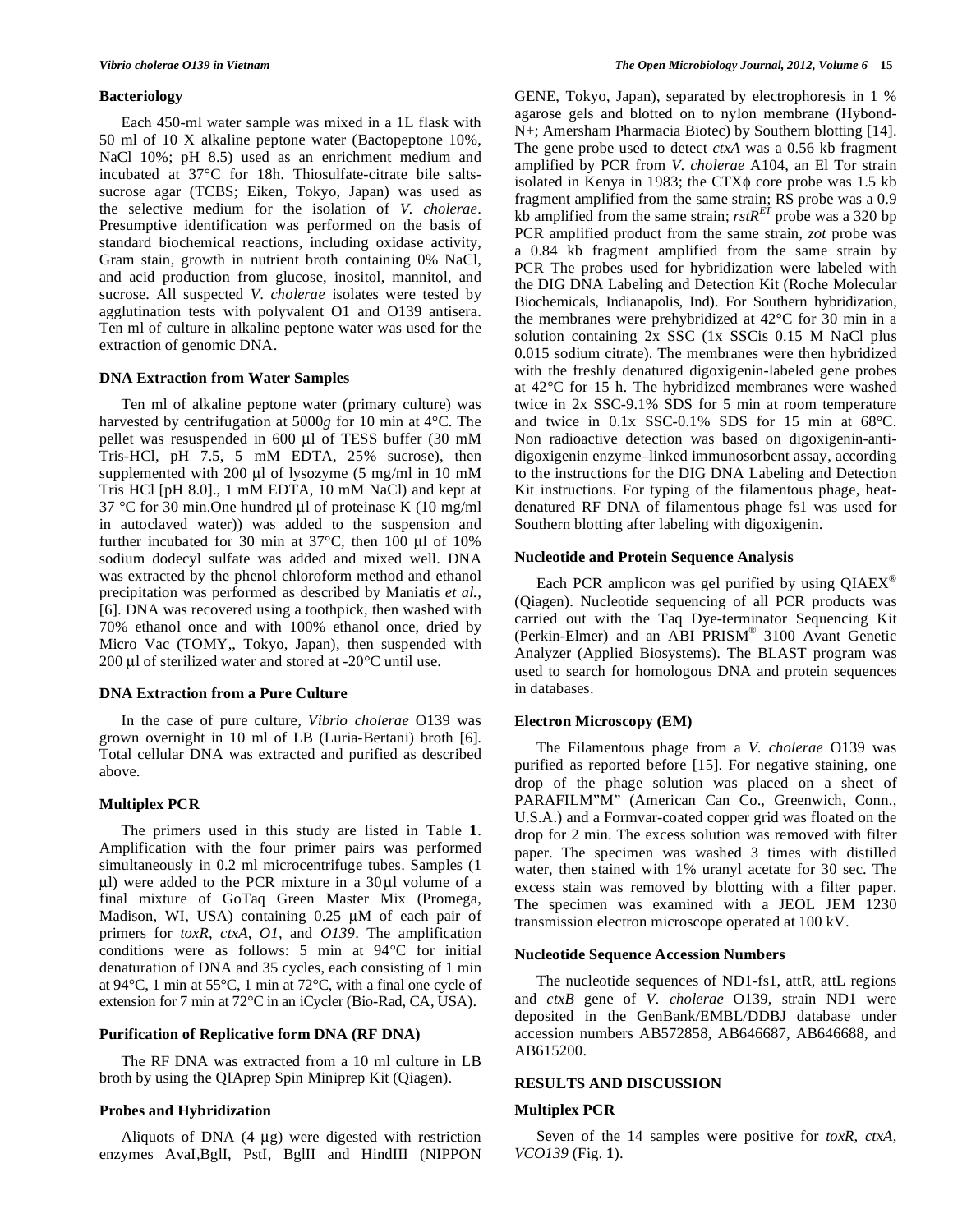| <b>Primers</b>                                     | Sequences $(5 \text{ to } 3)$      | <b>Amplicon Size (bp), Genes</b> | <b>Source or Reference</b> |
|----------------------------------------------------|------------------------------------|----------------------------------|----------------------------|
| $101-F$                                            | CCT TCG ATC CCC TAA GCA ATA C      | $779$ (toxR)                     | $[7]$                      |
| 837-R                                              | AGG GTT AGC AAC GAT GCG TAA G      |                                  |                            |
| CTX <sub>2</sub>                                   | CGG GCA GAT TCT AGA CCT CCT G      | 564 $(ctxA)$                     | [8]                        |
| CTX3                                               | CGA TGA TCT TGG AGC ATT CCC AC     |                                  |                            |
| $VCO1-F2-1$ ,                                      | GTT TCA CTG AAC AGA TGG G          | $192 (VCO1-rfb)$                 | [9]                        |
| VCO1-R2-2,                                         | GGT CAT CTG TAA GTA CAA C          |                                  |                            |
| VCO139-F2,                                         | AGC CTC TTT ATT ACG GGT GG         | 449 (VCO139-rfb)                 | [9]                        |
| VCO139-R2                                          | GTC AAA CCC GAT CGT AAA GG         |                                  |                            |
| <b>CORE-F</b>                                      | CTG TCT TTC CAC AGC GCC G          | $1.5$ kb $(core)$                | [10]                       |
| <b>CORE-R</b>                                      | CTT TAC TCT CGT GTT GCG GC         |                                  |                            |
| $RS-F$                                             | CCG GTA CCA CTC ACC TTG TAT TCG    | 900 (RS)                         | [11]                       |
| $RS-R$                                             | CGG GTA CCT CGA CAT CAA ATG GCA TG |                                  |                            |
| Zot-F                                              | AAA CCT TGA ACG CAT AGC            | 846(zot)                         | [11]                       |
| $Zot-R$                                            | GCC CAT AGA CCA CGA TAA            |                                  |                            |
| $RstRET-F$                                         | GCA CCA TGA TTT AAG ATG CTC        | 320 $(rstRET)$                   | $[12]$                     |
| $RstTRET-R$                                        | GGC AAT TAA GAC TCA GGC AC         |                                  |                            |
| $\mathbf{RstR}^{\mathbf{Class}}\text{-}\mathbf{F}$ | TCT CAT CAG CAA AGC CTC CAT C      | 243 $(rstR^{Class})$             | [12]                       |
| $RstTRClass - R$                                   | GTA GCA AAT GGT ATC GGC GTT GG     |                                  |                            |
| $RstR^{Calc}$ -F                                   | GCT TTA TCT TAT GGA AGT CTT C      | 160 $(rstR^{Calcs})$             | $[12]$                     |
| $RstTRCalc-R$                                      | GGC AAC AAA GCA CAT TAA AGA C      |                                  |                            |
| $3'$ zot- $F$                                      | TCA CTG TTG GTG ATG AGC GT         |                                  | This study                 |
| $ctxB-F2$                                          | GCC GCA ATT AGT ATG GCA AA         |                                  | $[13]$                     |
| attP-L-R                                           | CAA GAT AGC GAT AGC GGC TA         |                                  | This study                 |
| attP-R-F                                           | CTT GAA CTT GTC GCC ACA GA         |                                  | This study                 |
| rtxA-Ri                                            | GTT CAA GCG ATG AGT GGT TT         |                                  | This study                 |

 Surprisingly, a positive sample was found in the ice, which was produced locally under poor hygienic conditions, but the water from a deep well, used for making ice, was negative for *VCO1, VCO139, toxR, ctxA*. However, six of the environmental water samples were positive for *VCO139, toxR, ctxA*. This finding suggested that the ice was contaminated with environmental water, but the actual source of contamination remained unknown. The sampling sites were located along the same canal. The first sampling site is located about 10 km away from the last sampling site. When an environmental water sample is shown to be positive for *ctxA, VCO139*, the source of contamination is most likely from clinical cases. The clonality of environmental strains of *V. cholerae* O1 and O139 with *ctxA* gene is closely related with clinical strains [16]. Therefore, the finding of multiplex PCR suggested the presence of sporadic cases of cholera due to *V. cholerae* O139 in Namdinh province.

## **Isolation of** *V. cholerae* **O139**

Out of seven samples found to be positive for *VCO139, ctxA, toxR*, we isolated *V. cholerae* O139 strain from only one sample (lane 1 in Fig. **1**). This strain was named as *V. cholerae* O139, ND1. We don't know exactly why only one sample culture was positive among 7 specimens positive for *VCO139, ctxA, toxR* by PCR But we experience great hardships in isolating *V. cholerae* O1 and O139 from the environmental water samples which show positive for *VCO1* or *VCO139* and *ctxA* by PCR. We speculate that the vibrio cell concentration may differ between  $10^3$ - $10^8$  cfu/ml among the samples positive for *ctxA, toxR*, and *VCO1* or *VCO139.*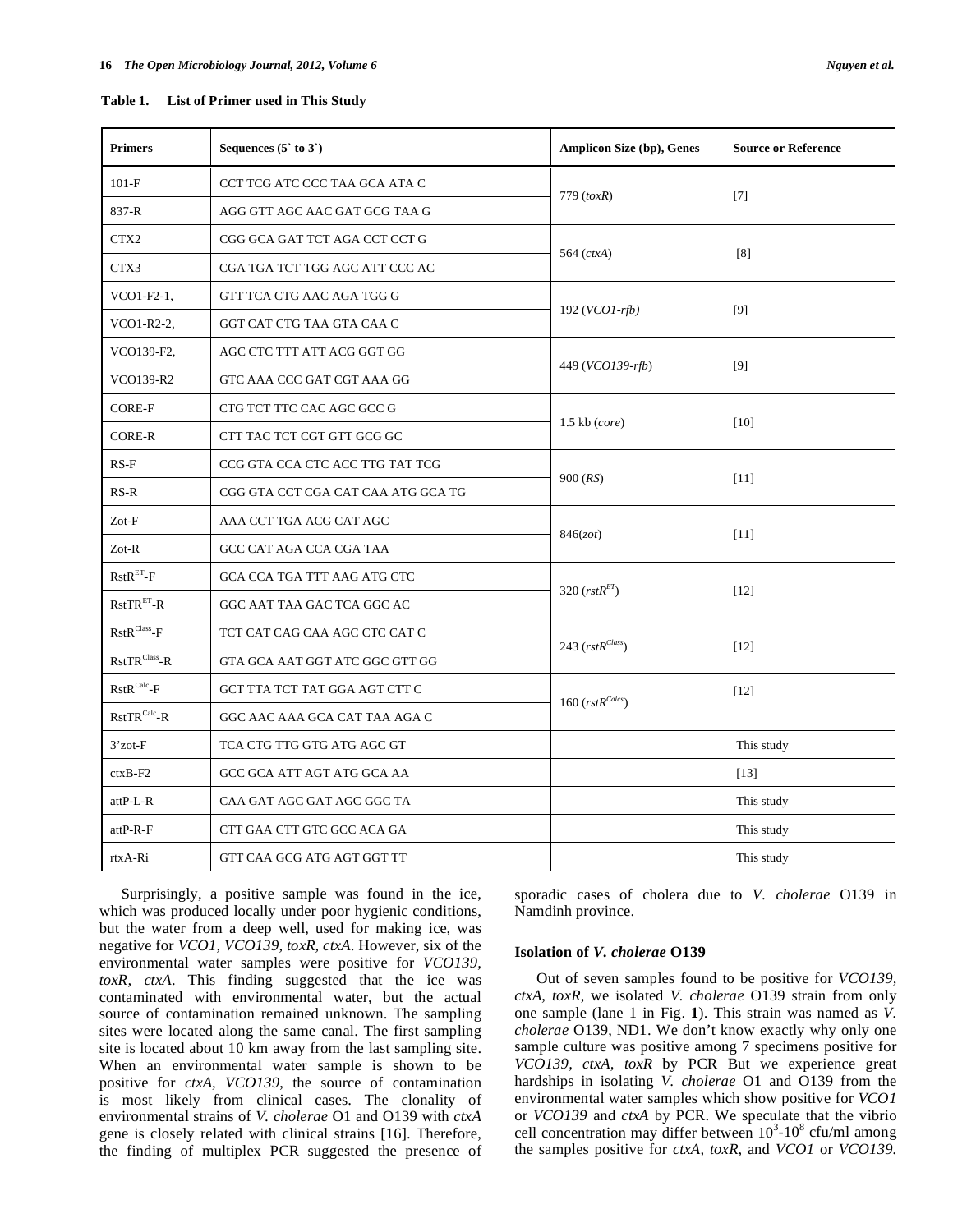

**Fig. (1). Multiplex PCR to detect** *O1, O139, ctxA,* **and** *toxR* **genes in environmental water samples in Nam Dinh province in June 2010.** Lanes: P1, P2; positive control for *VCO1* (strain HN1), *VCO139* (strain AI4450) genes, 1; ice locally produced, 2; water from a deep well (150 m in depth), 3; water from a container for rain with a tight cover, 4-14; water samples from a canal.

This strain was lysogenic and produced filamentous phages similar to fs1 [15] (Figs. **2** and **3**). The phage was named ND1-fs1.

## **Genomic Organization of ND1-fs1**

The ND1-fs1 DNA sequence is similar to sequences of other previously described phages, such as fs1 (96%) [15],  $\overline{V}$ GJ $\phi$ (97%) [17], VSK (97%)[18], and VEJ $\phi$ (95%) [19]. The whole genome of ND1-fs1 consisted of 6856 nucleotides and had a G+C content of 42.9 mol%, which is slightly lower than the G+C content of its *V. cholerae* host (47.7% for chromosome I and 46.9% for chromosome II) [19]. The ND1-fs1 genome has 12 putative ORFs as shown in Fig. (**4**). It contained RstR, RstA, RstB, RstC, zot like protein, and minor and major coat proteins. This phage was integrated in an environmental *V. cholerae* O139. The role of this type of filamentous phage in pathogenesis remaines to be clarified. The other type of filamentous phage fs2 may play an important role *in vivo*. These two types



**Fig. (2).** An EM picture of filamentous phage ND1-fs1 isolated from *V. cholerae* O139, strain ND1.

of filamentous phages were found in fresh strains of *V. cholerae* O1 (manuscript in preparation).

## **Integration Site for ND1-fs1 in** *V. cholerae* **O139, Strain ND1**

Since the ND1-fs1 phage is similar to fs1,  $VGI\phi$ ,  $VSK$ , and VEJ $\phi$ , the integration site for ND1-fs1 was sought between *ctxB* and *rtxA* genes. The two amplicons, ca. 500 bp and 600 bp, produced by PCR with the two sets of primers ctxB-F2 / attP-L-R and attP-R-F / rtxA-Ri were exactly the left and right junction, respectively, as revealed by sequencing (Fig. **5**). When amplified using the two sets of primers, 3'zot-F/ rtxA-Ri and ctxB-F2 / rtxA-Ri, two amplicons of 2 kb and 700 bp appeared (Fig. **6**). The sequence data of these two amplicons showed that the two sequences were identical to those between *zot* and *rtxA*, and



**Fig. (3). Southern blot analysis of RF-DNA from** *V. cholerae* **O139, strain ND1 probed with RF-DNA of fs1 labeled with digoxigenin.** Lane1; RF-DNA extracted from *V. cholerae* O139, strain ND1, lames 2, 3; RF-DNA of filamentous phages, fs1 and fs2.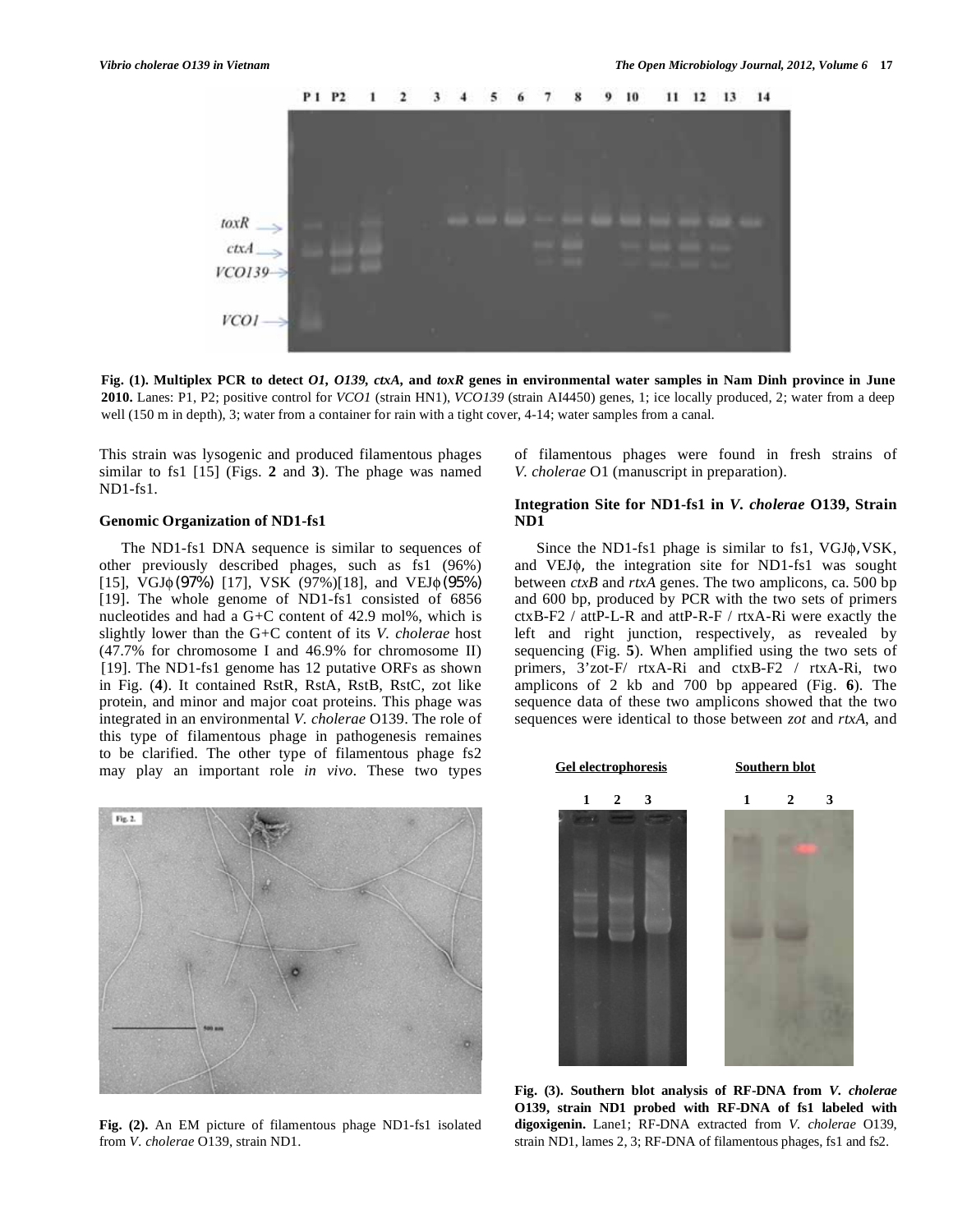

**Fig. (4). Modular structure of the genome of ND1-fs1.** ORFs are shown with arrows pointing in the direction of transcription. The replication module is represented in black, the structural module in white, and the assembly and secretion module in light grey. The ORFs belonging to the regulation module are hatched. The integration module is represented in dark grey. Genome size is shown on the right. "att" recombination site, similar to XerCD, dif1 recombination site of *V. cholerae* is also shown.

Overlap region attB...ttcacateCTTAGTGCGTATTATGTatgttatgt attP...aggctgtttCTTACTTCGCATTATGTcggcttatg attL...ttccacateCTTAGTGCGTATTATGTcggcttatg attR...aggctgtttCTTACTTCGCATTATGTatgttatgt

**Fig. (5). DNA region with** *attP, attB, attL,* **and** *attR* **sites as determined by sequencing.** The core homologous sequences are indicated by uppercase letters, and identical nucleotides are indicated by a light grey background. DNA sequences of bacterial origin and DNA sequences of phage origin are indicated by red and blue letters, respectively. Black letters indicate sequences of unknown origin at the moment of recombination. The arrow indicates the putative overlap region, where the cutting and rejoining of the recombination partners took place.



**Fig. (6). Determination of the left and right junctions of the ND1-fs1 by PCR.** Lane M: marker DNA, 100 bp ladder, lanes L, R1, R2, R3: PCR products obtained using ctxB-F2/ attP-L-R (left junction), attP-R-F/ rtxA-Ri (right junction), 3' zot-F/ rtxA-Ri, and ctxB-F2/ rtxA-Ri primers (ND1-fs1 is not integrated). Each primer site is shown in the lower box.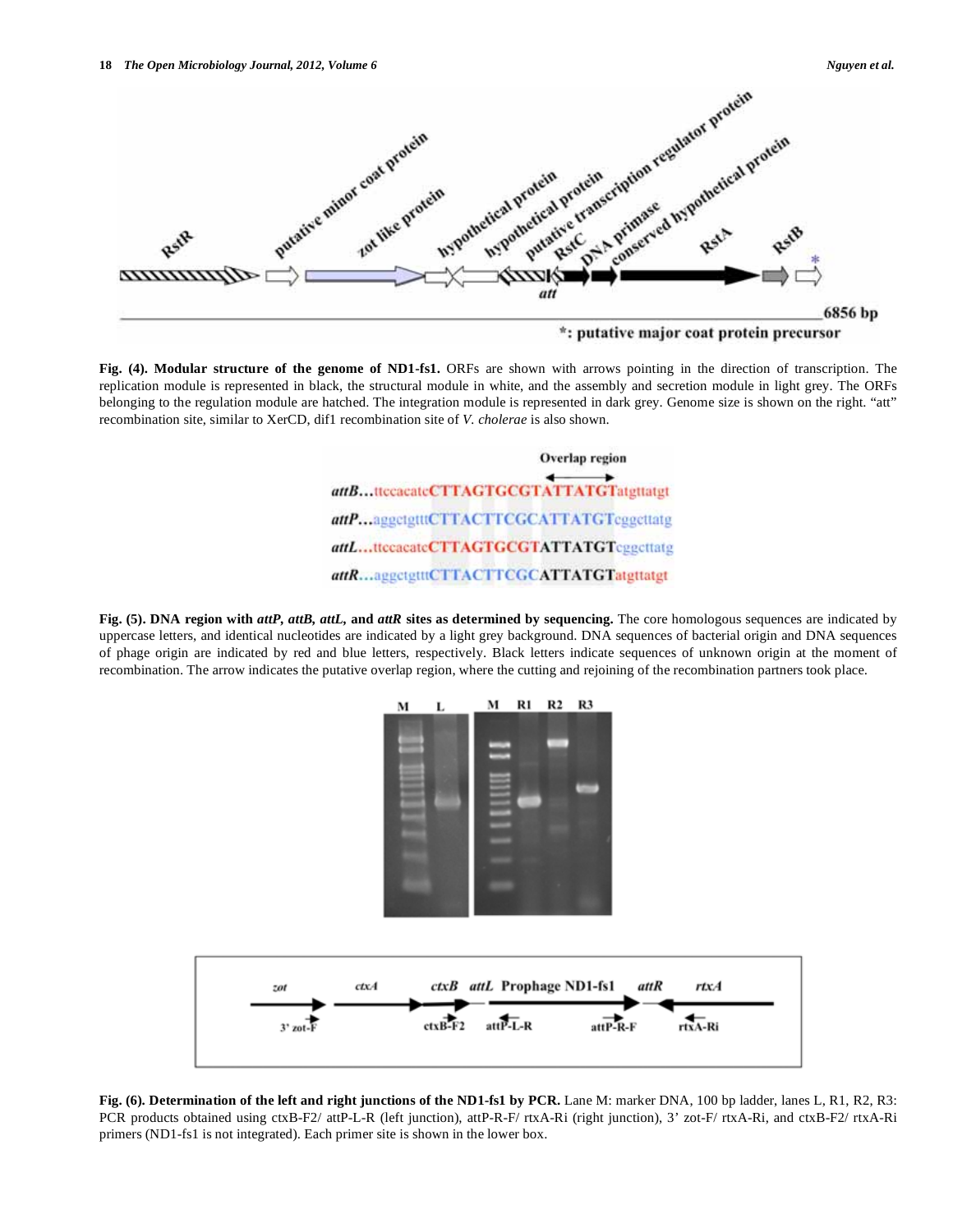

Fig. (7). Detection of  $rstR^{Cal}$ ,  $rstR^{ET}$ , and  $rstR^{Class}$  by PCR in *V*. *cholerae* **O139, strain ND1.** Lane M: marker DNA, 100 bp DNA ladder, lanes1, 2, 3:  $rstR^{Cal}$ ,  $rstR^{ET}$ , and  $rstR^{Class}$ , respectively.

between *ctxB* and *rtxA* genes, respectively, without integration by ND1-fs1, even though DNA extracted from the lysogenic strain was used as a template. A similar result was reported from K139 phage [20], suggesting that the template DNA from any type of lysogenic strain is a mixture of two types of bacteria, lysogenic and non-lysogenic, probably due to spontaneous curring. The DNA regions with *attP*, *attB*, *attL* and *attR* sites are shown in Fig. (**5**). The *attP*  sequence of ND1-fs1 was similar to that of VGJ $\phi$ , but the *attB* sequence of *V. cholerae* O139, strain ND1 was different from that of strain N16961 [17].

# Genetic Organization of CTX $\phi$  of *V. cholerae* 139, Strain **ND1**

Diverse CTX phages among *Vibrio cholerae* O139 were reported [21-26].In *rstR* allele specific PCR, this strain (ND1) produced an amplicon of 320 bp corresponding to El Tor type of *rstR* without amplicons of  $rstR^{Calc}$  and  $rstR^{Class}$ (Fig. **7**). This prompted us to investigate the arrangement of CTX element in this strain. To determine the copy number and the arrangement of CTX genetic element, DNA from strain ND1 was digested with different restriction enzymes with recognition sites within the CTX element. Southern blot hybridization of chromosomal DNA digested with AvaI, BglI, PstI, BglII, and HindIII revealed a single band with *ctxA* probe (Fig. **8a**), a single band with AvaI, BglI, BglII, HindIII, and two bands with PstI on hybridization with core probe (Fig. **8b**). The hybridization patterns between RS and rstRET probes (Fig. **8c** and **d**) were similar in the 2.7 kb band. The presence of 2.7 kb band in this strain suggests the presence of tandemly arranged RS1 element upstream of  $CTX\phi$  prophage. The higher intensity of 2.7 kb fragment revealed with the RS and  $r$ stR<sup>ET</sup> probes (Fig. 8c and  $\overrightarrow{d}$ , lane BII) suggested the presence of more than one copy of the rst $\overrightarrow{R}^{\text{ET}}$  gene. The restriction enzyme BgIII has one site in  $rstR<sup>ET</sup>$  The hybridization pattern with zot probe showed a single band with AvaI, PstI, BglII and two bands with BglI



**Fig. (8).** Results of Southern blot hybridization obtained with DNA from the ND1 strain of *V. cholerae* O139 digested with restriction enzymes, AvaI, BglI, PstI, BglII, and HindIII, and probed with (**a**) ctxA, (**b**) core, (**c**) RS, (**d**) rstRET, and (**e**) zot.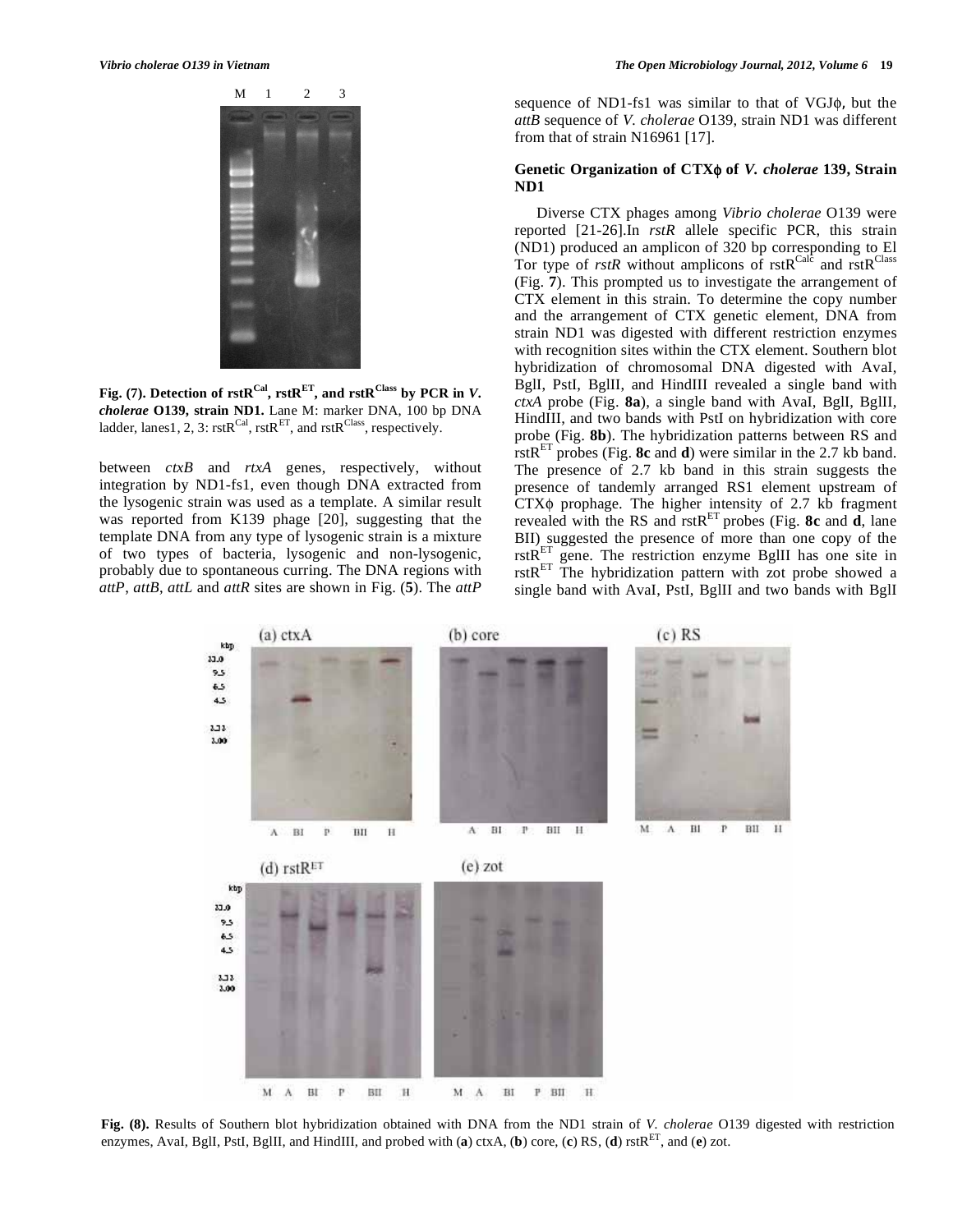

**Fig. (9).** Schematic representation of genetic organization of CTX of *V. cholerae* O139, strain ND1.

and HindIII. Based on the hybridization and PCR data, the organization of CTX $\phi$  in *V. cholerae* O139, strain ND1 is presented in Fig. (**9**).

 In conclusion, *V. cholerae* O139 seemed to spread widely in the environmental water sources in northern Vietnam. Our findings suggested the significance of testing diarrhea specimens with attention to *V. cholerae* O139. We found an environmental strain of *V. cholerae* O139 with an integrated filamentous phage. Filamentous phages of *V. cholerae* were reported after the appearance of *V. cholerae* O139 [15, 27]. We speculate some difference in maintaining the lysogenicity between *V. cholerae* O1 and O139. The strain of ND1 has an El Tor type of *ctxB* gene (AB15200) and a single copy of the ctx gene. Most strains isolated in India in 1993 had two copies of the ctx gene in tandem connected by two RSs [28]. Previously we reported the integration sites of vibriophage fs2 in a classical strain and in a strain of *V. cholerae* O139 [29]. It is noteworthy to examine whether two filamentous phages, fs1 and fs2 integrate into the chromosome of epidemic strains of *V. cholerae* O1 at the same time as shown in this study and the previous study [29] flanking the CTX phage.

#### **CONFLICT OF INTEREST**

The authors have no conflicts of interest to report.

#### **ACKNOWLEDGMENT**

 We acknowledge the financial support received from the Ministry of Science and Technology, Vietnam. We are grateful to the Japan Society for the Promotion of Science (CORE UNIVERSITY PROGRAM) and Global COE Program of Ministry of Education, Culture, Sports, Science and Technology of Japan for supporting this study. This work was also supported by the Program of Japan Initiative for Global Research Network on Infectious Diseases (J-GRID, MEXT, Japan).

#### **REFERENCES**

- [1] Chongsa-nguan M, Chaicumpa W, Moolasart P, *et al*. *Vibrio cholera*  O139 Bengal in Bangkok. (Letter). Lancet 1993; 342: 430-1.
- [2] Mantri CK, Mohapatra SS, Colwell RR, Singk DV. Sequence analysis of *Vibrio cholerae orfU* and *zot* from pre-CTX $\phi$  and CTX $\phi$ reveals multiple origin of pre-CTX $\phi$  and CTX $\phi$ . Environmental Microbiol Rep 2010; 2: 67-75.
- [3] Waldor MK, Rubin EJ, Pearson GD, Kimsey H, Melalanos JJ. Regulation, replication, and integration functions of the *Vibrio cholerae* CTX $\phi$  are encoded by region RS2. Mol Microbiol 1997; 24: 917-26.
- [4] Davis BM, Waldor MK . CTX $\phi$  contains a hybrid genome derived from tandemly integrated elements. Proc Natl Acad Sci USA 2000; 97: 8572-7.

[5] Nusrin S, Khan GY, Bhuiyan NA, *et al*. Diverse CTX phages among toxigenic *Vibrio vholerae* O1 and O139 strains isolated between 1994 and 2002 in an area where cholera is endemic in Bangladesh. J Clin Microbiol 2004; 42: 5854-6.

Core with ctxAB

- [6] Maniatis T, Fritsch EF, Sambrook J. Molecular cloning: a laboratory manual. New York: Cold Spring Harbor 1982.
- [7] Rivera ING, Chun J, Huq A, Sack RB, Colwell RR. Genotypes associated with virulence in environmental isolates of *Vibrio cholerae.* Appl Environ Microbiol 2001; 67: 2421-9.
- [8] Fields PI, Popovic T, Wachsmuth K, Olsvik O. Use of Polymerase Chain Reaction for detection of toxigenic *Vibrio cholerae* O1 strains from the Latin American cholera epidemic. J Clin Microbiol 1992; 30: 2118-21.
- [9] Hoshino K, Yamasaki S, Mukhopadhyay AK, *et al.* Development and evaluation of a multiplex PCR assay for rapid detection of toxigenic *Vibrio cholerae* O1 and O139. FEMS Immunol Med Microbiol 1998; 20: 201-7.
- [10] Ledon T, Campos J, Suzarte E, *et al*. El Tor and Calcutta CTX precursors coexisting with intact CTX $\phi$  copies in *Vibrio cholerae* O139 isolates. Res Microbiol 2008; 159: 81-7.
- [11] Qu M, Xu J, Ding T, *et al*. Molecular epidemiology of *Vibrio cholerae* O139 in China: Polymorphism of Ribotypes and CTX elements. J Clin Microbiol 2003; 41: 2306-10.
- [12] Mantri CK, Mohapatra SS, Signh DV. Effect of storage and sodium chloride on excision of CTX $\phi$  or pre-CTX $\phi$  and CTX $\phi$  from *Vibrio cholerae* O130 strains. Infect Genet Evol 2010; 10: 925-30.
- [13] Maiti D, Das B, Saha A, *et al*. Genetic organization of pre-CTX and CTX prophages in the genome of an environmental *Vibrio cholerae* non-O1, non-O139 strain. Microbiol 2006; 152: 3633-41.
- [14] Southern EM. Detection of specific sequences among DNA fragments separated by gel electrophoresis. J Mol Biol 1975; 98: 503-17.
- [15] Ehara M, Shimodori S, Kojima F, *et al*. Characterization of filamentous phages of *Vibrio cholerae* O139 and O1. FEMS Microbiol Lett 1997; 154: 293-301.
- [16] Singh DV, Matta MH, Matte GR, *et al*, Molecular analysis of *Vibrio cholerae* O1, O139, non-O1, and non-O139 strains: Clonal relationships between clinical and environmental isolates. Appl Environ Microbiol 2001; 67: 910-21.
- [17] Campos J, Martinez E, Suzarte E, et al. VGJ $\phi$ , an novel filamentous phage of *Vibrio cholerae*, integrates into the same chromosomal site as CTX $\phi$ . 2003; 185: 5685-96.
- [18] Kar S, Ghosh RK, Ghosh AN, Ghosh A. Integration of the DNA of a novel filamentous phage VSK from *Vibrio cholerae* O139 into the host chromosomal DNA. FEMS Microbiol Lett 1996; 145: 17-22.
- [19] Campos J, Martinez E, Izquierdo Y, Fando R. VEJ $\phi$ , a novel filamentous phage of *Vibrio cholerae* able to transduce the cholera toxin genes. Microbiol 2010; 156: 108-15.
- [20] Nesper J, Blaß J, Foutoulakis M, Reidl J. Characterization of the major control region of *Vibrio vcholerae* bacteriophage K139: Immunity, exclusion, and integration. J Bacteriol 1999; 181: 2902-13.
- [21] Nusrin S, Khan GY, Bhuiyan NA, *et al*. Diverse CTX phage among toxigenic *Vibrio cholerae* O1 and O139 strains isolated between 1994 and 2002 in an area where cholera is endemic in Bangladesh. J Clin Microbiol 2004; 42: 5854-6.
- [22] Kimsey HH, Nair GB, Ghosh A, Waldor MK Diverse CTX $\phi$  and evolution of new pathogenic *Vibrio cholerae*. Lancet 1998; 352: 457-8.